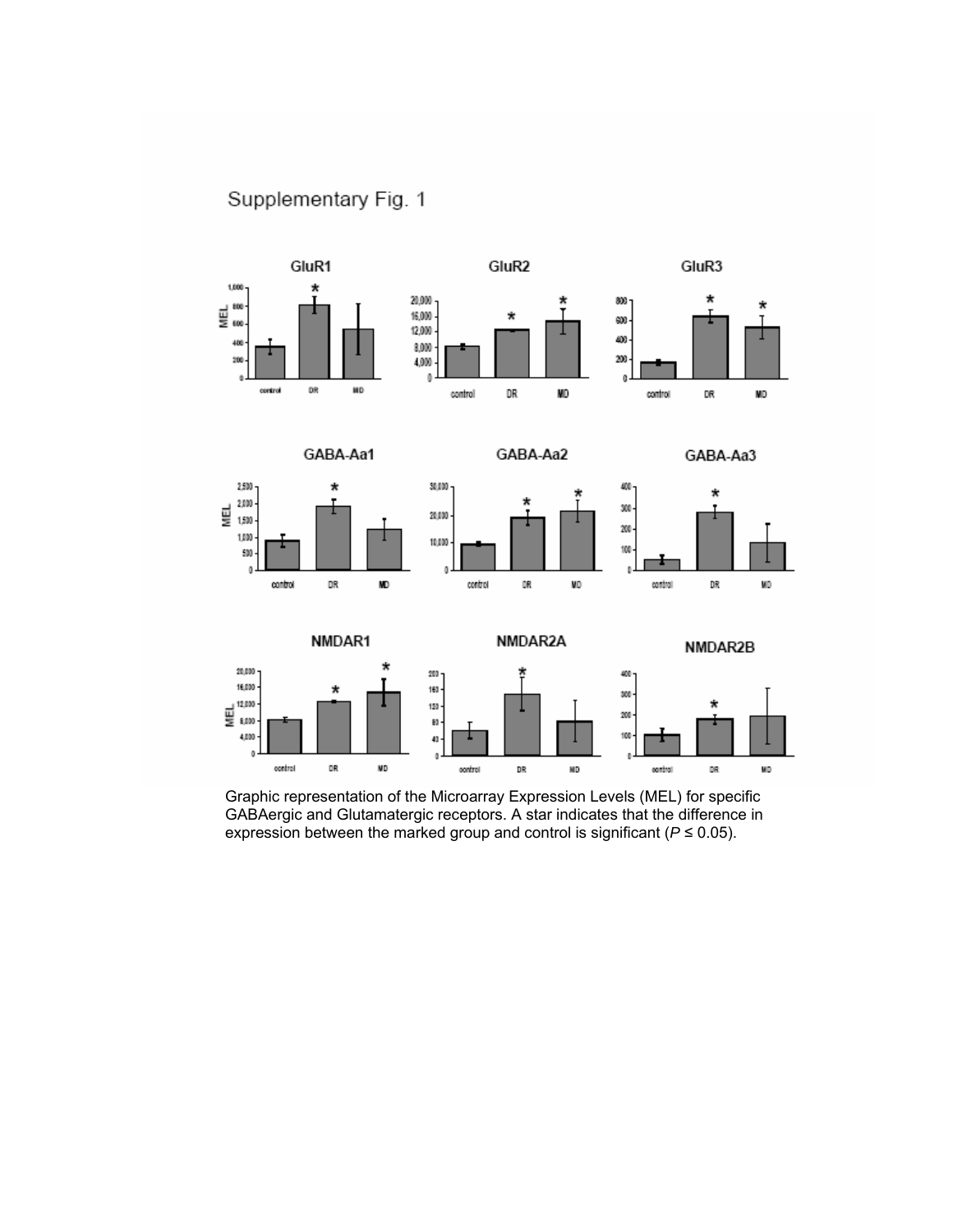### Supplementary Fig. 2



Immunostaining for several interneuron markers in three different conditions: control (Con), Monocular Deprivation (MD) and Dark Rearing (DR). From top to bottom: parvalbumin, calretinin, somatostatin, neuropeptide Y. The number of cells immunopositive for each marker in the different conditions is reported on the right: only parvalbuminergic neurons show a reduction in DR versus control (see also text **Fig. 5a**, which is from a different animal). For the other markers the number of positively stained cells is unchanged or even increased, as suggested by the microarray analysis (text **Fig. 2b**). Scale bar  $= 70$   $\mu$ m, and applies to all panels.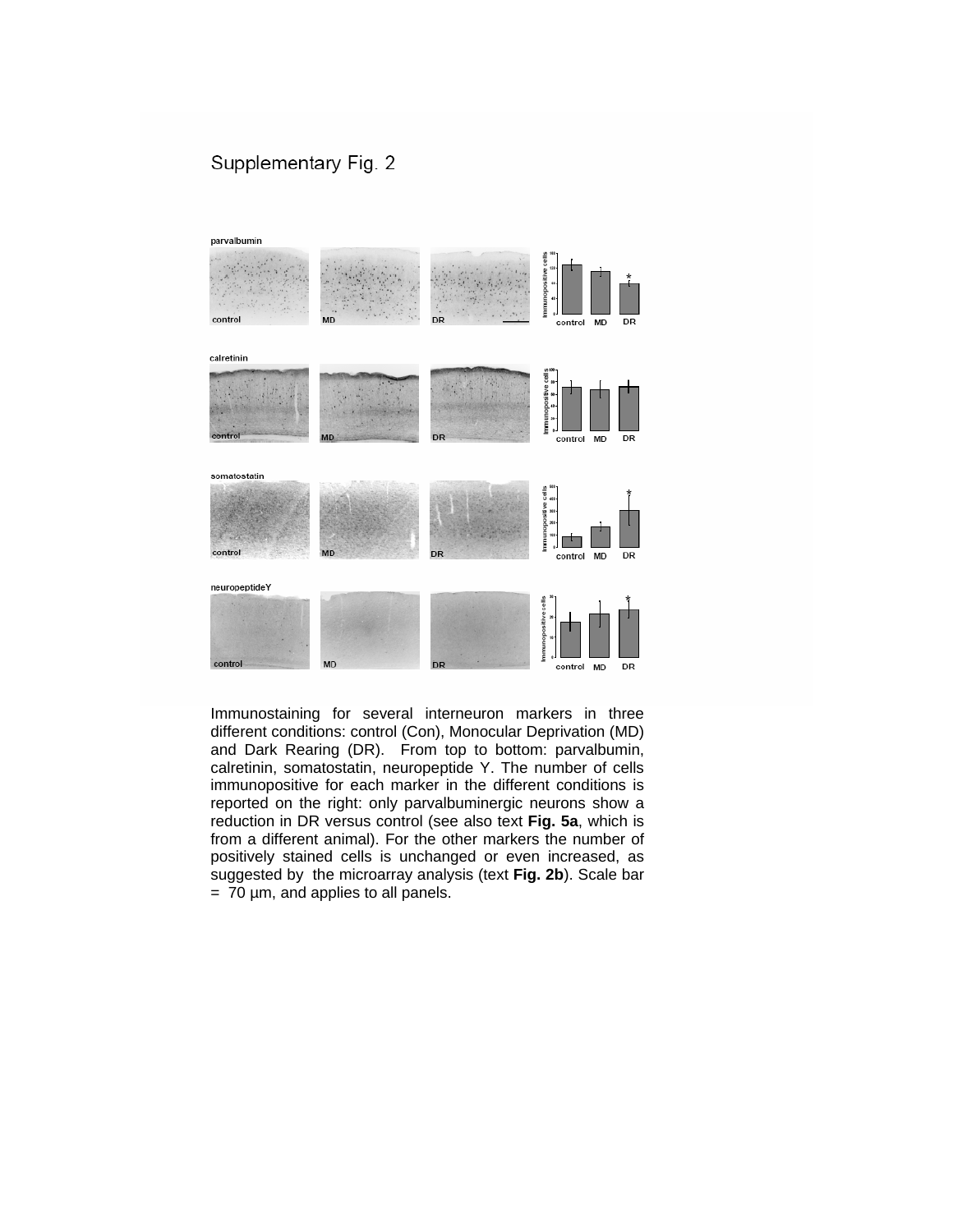

Comparison of gene expression in: (**a**) Short-term MD (4 days, P23-27) – expression in contralateral cortex versus control; (**b**) Short-term MD (4 days, P23-27) – expression in ipsilateral cortex versus control. In (**a**) genes that are significantly upregulated in contralateral cortex ( $P \le 0.01$ ) are shown in red, while genes that are significantly down-regulated are represented in blue. In (**b**) genes that are significantly up-regulated in ipsilateral cortex ( $P \le 0.01$ ) are shown in red, while genes that are significantly down-regulated are represented in blue. Gene expression is shown on a logarithmic scale. The dashed white line corresponds to identity (y=x). Over 60% of the genes that change expression in ipsilateral cortex also do so in the contralateral cortex. Comparison of genes that are upregulated in one cortex versus those that are downregulated in the other indicates that there is little overlap between the two sets of genes.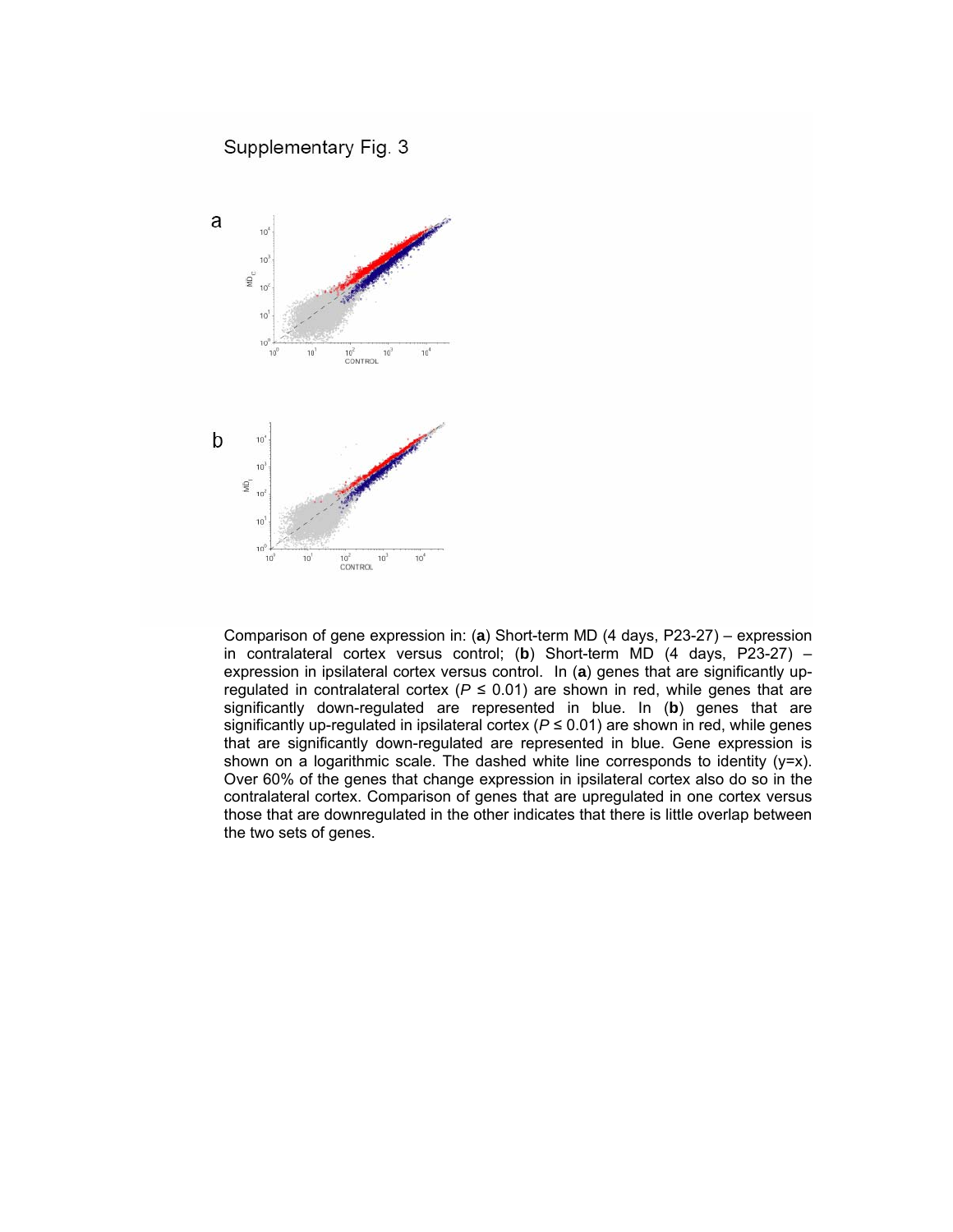## Supplementary Fig. 4



Double staining for IGFBP5 (green) and GAD67 (red) in visual cortex of a P28 mouse. Yellow arrow shows an overlap between the two colors suggesting that IGFBP5 is present in GABAergic neurons; however the presence of cells immunopositive for IGFBP5 but not for GAD67 (green arrow) and vice versa (red arrow) shows that IGFBP5 is present in other cell classes as well. Scale bar= 17 µm.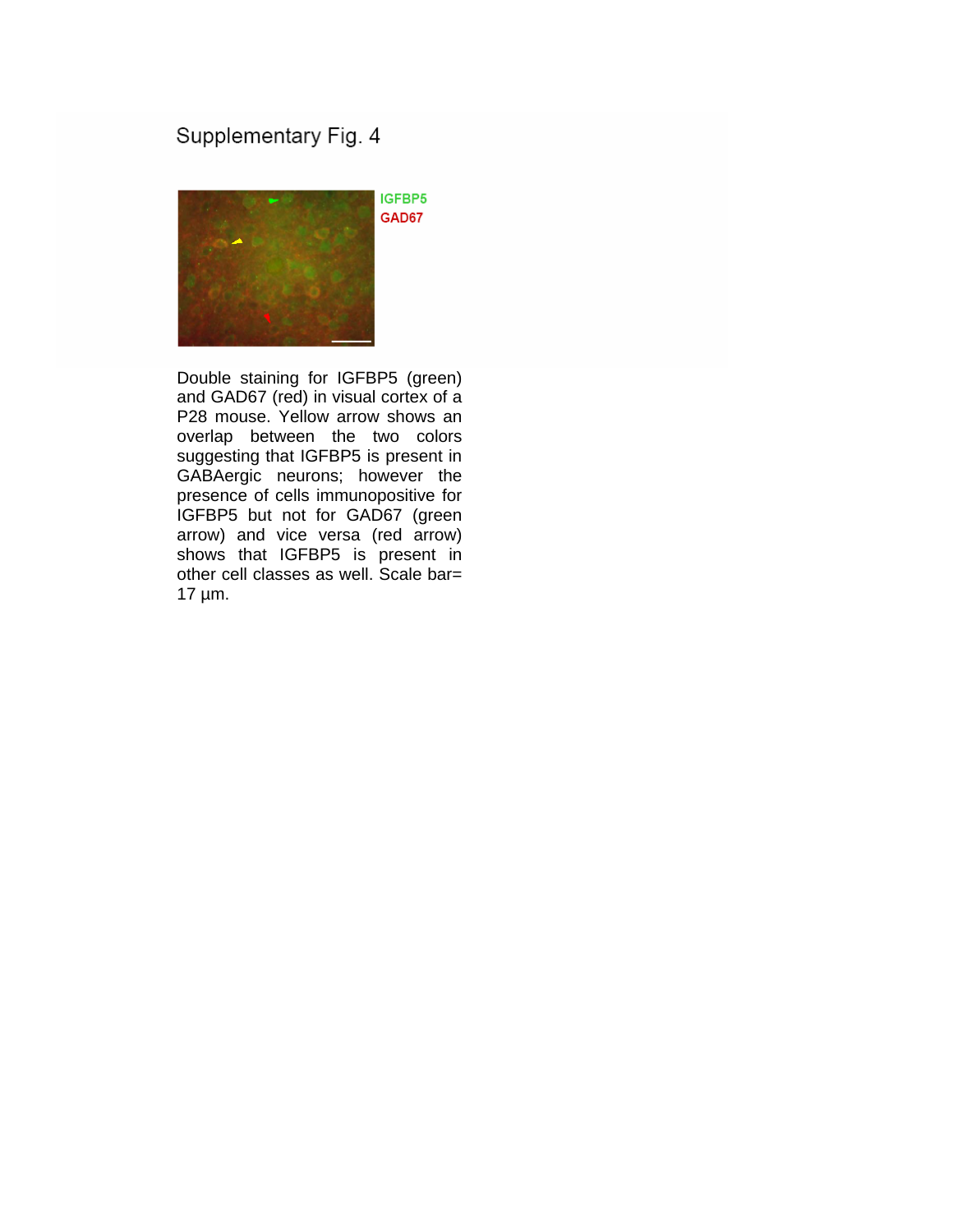

Comparison of gene expression in (**a**) Short-term MD+IGF1 versus control; (**b**) Short-term MD versus Shortterm MD+IGF1. In (**a**) genes significantly upregulated (*P*<0.01) in the deprived cortex after administration of IGF1 are shown in red, while significantly down-regulated genes are shown in blue. In (**b**) genes significantly up-regulated in the deprived cortex alone are shown in red, while genes that are up-regulated in the deprived cortex after administration of IGF1 are shown in blue. Gene expression is shown on a logarithmic scale. The dashed white line corresponds to identity  $(y=x)$ .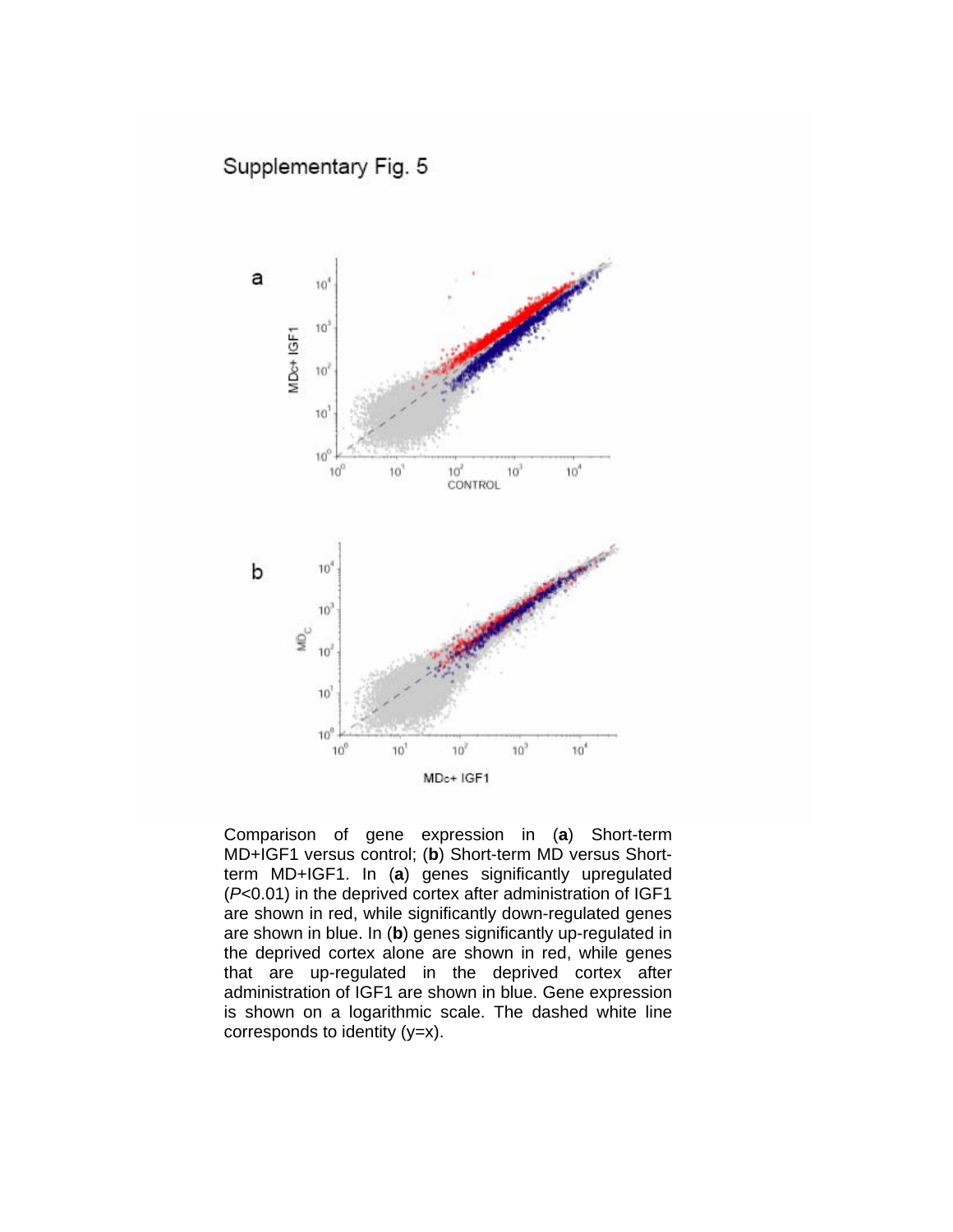# Supplementary Table 1

Representation of the biological function categories at level 3 of the Gene Ontology (GO) database. For each category, the genes that are up-regulated in the four different conditions are shown: MD>C (number of genes significantly different : 200; genes present at GO level 3: 86), C>MD(number of genes significantly different: 431; genes present at GO level 3: 139) , DR>C (number of genes significantly different : 1730; genes present at GO level 3: 662)and C>DR (number of genes significantly different : 950; genes present at GO level 3: 340) .

| reproduction<br>cell communication<br>feeding behaviour<br>metabolism<br>morphogenesis<br>death<br>cell differentiation<br>regulation of gene<br>homeostasis<br>extracellular structure<br>secretion | 26<br>1<br>52<br>10<br>5<br>3<br>1<br>1<br>1<br>$\overline{2}$ | 5<br>21<br>$\Omega$<br>97<br>6<br>5<br>0<br>1<br>1<br>0 | 11<br>209<br>0<br>362<br>67<br>26<br>13<br>$\overline{2}$<br>10 | 8<br>60<br>$\Omega$<br>226<br>23<br>$\overline{13}$<br>7 |
|------------------------------------------------------------------------------------------------------------------------------------------------------------------------------------------------------|----------------------------------------------------------------|---------------------------------------------------------|-----------------------------------------------------------------|----------------------------------------------------------|
|                                                                                                                                                                                                      |                                                                |                                                         |                                                                 |                                                          |
|                                                                                                                                                                                                      |                                                                |                                                         |                                                                 |                                                          |
|                                                                                                                                                                                                      |                                                                |                                                         |                                                                 |                                                          |
|                                                                                                                                                                                                      |                                                                |                                                         |                                                                 |                                                          |
|                                                                                                                                                                                                      |                                                                |                                                         |                                                                 |                                                          |
|                                                                                                                                                                                                      |                                                                |                                                         |                                                                 |                                                          |
|                                                                                                                                                                                                      |                                                                |                                                         |                                                                 |                                                          |
|                                                                                                                                                                                                      |                                                                |                                                         |                                                                 | 4                                                        |
|                                                                                                                                                                                                      |                                                                |                                                         |                                                                 | $\overline{2}$                                           |
|                                                                                                                                                                                                      |                                                                |                                                         | 1                                                               | $\mathbf 0$                                              |
|                                                                                                                                                                                                      |                                                                | 0                                                       | 6                                                               | $\mathbf 0$                                              |
| regulation of cellular processes                                                                                                                                                                     | $\overline{2}$                                                 | 4                                                       | 13                                                              | 4                                                        |
| organismal physiological processes                                                                                                                                                                   | 8                                                              | 4                                                       | 0                                                               | $\mathbf 0$                                              |
| cellular physiological processes                                                                                                                                                                     | 42                                                             | 54                                                      | 0                                                               | $\mathbf 0$                                              |
| response to stimuli                                                                                                                                                                                  | 3                                                              | 8                                                       | 31                                                              | 13                                                       |
| aging                                                                                                                                                                                                | 0                                                              | 1                                                       | 0                                                               | 0                                                        |
| learning and memory                                                                                                                                                                                  | 0                                                              | 1                                                       | 3                                                               | 1                                                        |
| pigmentation                                                                                                                                                                                         | 0                                                              | 1                                                       | 0                                                               | 1                                                        |
| regulation of biological processes                                                                                                                                                                   | 0                                                              | 1                                                       | 0                                                               | $\mathbf 0$                                              |
| behavioural fear response                                                                                                                                                                            | 0                                                              | 0                                                       | 1                                                               | 1                                                        |
| cell activation                                                                                                                                                                                      | 0                                                              | 0                                                       | 3                                                               | 1                                                        |
| cell motility                                                                                                                                                                                        | 0                                                              | $\overline{0}$                                          | 18                                                              | 4                                                        |
| membrane fusion                                                                                                                                                                                      | 0                                                              | 0                                                       | 2                                                               | 0                                                        |
| response to stress                                                                                                                                                                                   | 0                                                              | 0                                                       | 25                                                              | 13                                                       |
| pattern specification                                                                                                                                                                                | 0                                                              | 0                                                       | 4                                                               | $\overline{c}$                                           |
| sex determination                                                                                                                                                                                    | 0                                                              | 0                                                       | 1                                                               | 1                                                        |
| sex differentiation                                                                                                                                                                                  | 0                                                              | 0                                                       | 1                                                               | $\mathbf 0$                                              |
| respiratory gas exchange                                                                                                                                                                             | 0                                                              | 0                                                       | 1                                                               | $\overline{3}$                                           |
| lactation                                                                                                                                                                                            | 0                                                              | 0                                                       | 1                                                               | $\mathbf 0$                                              |
| rhythmic                                                                                                                                                                                             | 0                                                              | 0                                                       | $\overline{2}$                                                  | $\overline{3}$                                           |
| locomotor                                                                                                                                                                                            | 0                                                              | 0                                                       | 6                                                               |                                                          |
| feeding behaviour                                                                                                                                                                                    | 0                                                              | 0                                                       | $\overline{2}$                                                  | $\mathbf{1}$                                             |
| chemosensory behaviour                                                                                                                                                                               | 0                                                              | 0                                                       | $\overline{2}$                                                  | 0                                                        |
| circulation                                                                                                                                                                                          | 0                                                              | 0                                                       | 4                                                               | 0                                                        |
| cell growth and maintenance                                                                                                                                                                          | 0                                                              | 0                                                       | 269                                                             | 114                                                      |
| cell death                                                                                                                                                                                           | 0                                                              | 0                                                       | 26                                                              | 13                                                       |
| genetic transfer                                                                                                                                                                                     | 0                                                              | 0                                                       | 1                                                               | $\mathbf{1}$                                             |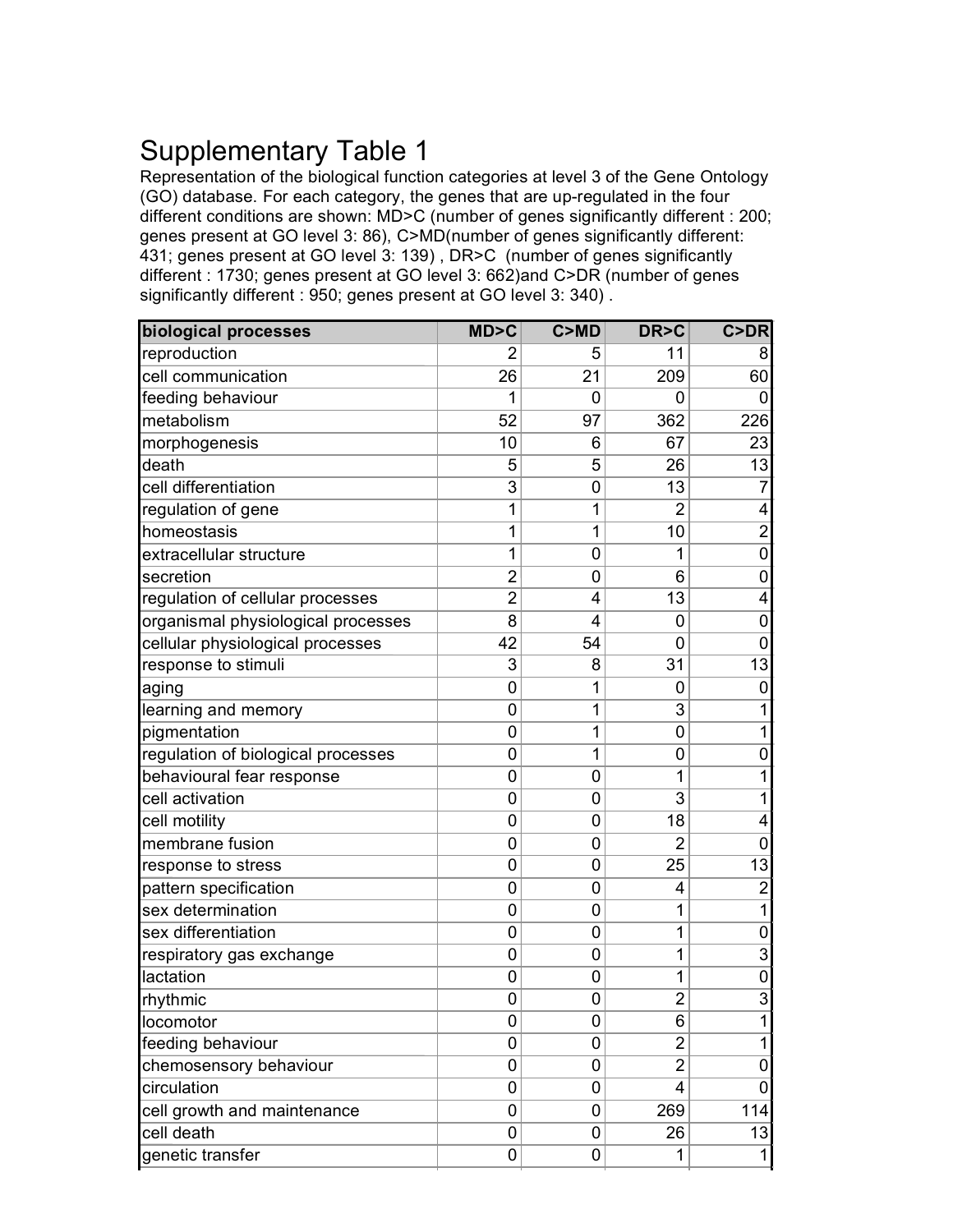# Supplementary Table 2

Representation of the number of genes significantly (*P*<0.01) up- and down- regulated across different conditions.

|                                     | up-regulated | down-regulated |
|-------------------------------------|--------------|----------------|
| <b>DR versus CONTROL</b>            | 1730         | 950            |
| MD (16 days) CONTRA versus CONTROL  | 200          | 431            |
| MD (4 days) CONTRA versus CONTROL   | 2008         | 1740           |
| MD (4 days) IPSI versus CONTROL     | 667          | 709            |
| MD (4 days) +IGF1 versus CONTROL    | 1719         | 1435           |
| MD (4 days) CONTRA versus MD + IGF1 | 353          | 437            |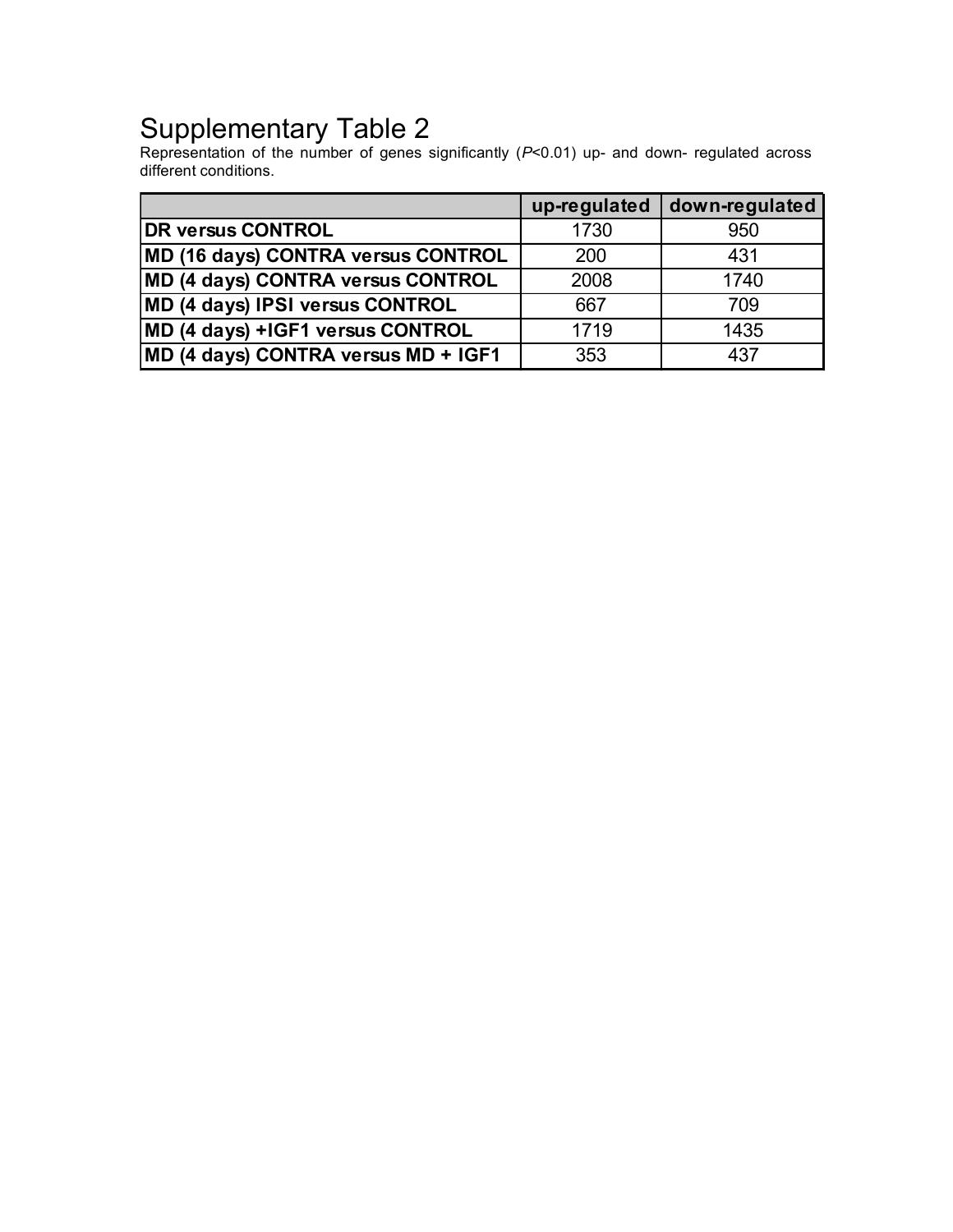# Supplementary Table 3

Representation of the top Gene Sets enriched in DR (left column) and MD (right column) versus control. The Gene Sets are ranked according to their Normalized Enrichment Score. Gene Sets that are enriched in both conditions are outlined in yellow. A star indicates that at least one probe of the correspondent Gene Set has been confirmed with RT-PCR.

|              | DR>C                                      | <b>NES</b> | MD>C                                            | <b>NES</b> |
|--------------|-------------------------------------------|------------|-------------------------------------------------|------------|
| $\mathbf{1}$ | Channel_passive_transporter<br>❤          | 27.3       | ✿<br>egfPathw ay                                | 16.4       |
| $\mathbf{2}$ | <b>Metabolism</b>                         | 25.6       | ★<br>igf 1 Pathw ay                             | 9.7        |
| 3            | mapkPathw ay<br>❤                         | 22.6       | EGF_receptor_signaling_pathway                  | 9.5        |
| 4            | Vesicle_coat_protein                      | 21.6       | ★<br>pdgfPathw ay                               | 8.7        |
| 5            | chr14q31                                  | 21.0       | Embryogenesis_and_morphogenesis                 | 8.0        |
| 6            | ghPathw ay                                | 20.0       | ★<br>Helicase activity                          | 7.9        |
| 7            | chr8p12                                   | 18.8       | ₩<br>tpoPathw ay                                | 7.6        |
| 8            | Secretory_vesicles<br>$\bigstar$          | 18.6       | ★<br>nfatPathw ay                               | 7.5        |
| 9            | chr20p12                                  | 17.8       | Monocyte_AD_pathway                             | 7.0        |
| 10           | Apoptosis_regulator_activity              | 17.6       | arfPathw ay                                     | 6.8        |
| 11           | Protein_amino_acid_phosphorylation        | 17.4       | JAK_STAT_cascade<br>✬                           | 6.7        |
| 12           | chr4q12                                   | 17.3       | Differentiation_in_PC12<br>♠                    | 6.6        |
| 13           | rarrxrPathw ay                            | 17.1       | <b>Channel_passive_transporter</b><br>✬         | 6.4        |
| 14           | ATPase_activity                           | 17.0       | tcrPathw ay                                     | 6.2        |
| 15           | chr5q33<br>❤                              | 16.8       | Transmembrane_RPTP                              | 6.0        |
| 16           | insulinPathw ay                           | 16.8       | ★<br>ghPathw ay                                 | 5.8        |
| 17           | Neurotransmitter_secretion<br>❤           | 16.6       | Inositolphosphatidylinositol kinase activity    | 5.6        |
| 18           | edg1Pathw ay                              | 16.6       | keratinocytePathw ay                            | 5.6        |
| 19           | egfPathw ay                               | 16.5       | ✿<br>at1rPathw ay                               | 5.6        |
| 20           | RAS protein signal transduction           | 16.5       | ♠<br>gleevecPathw ay                            | 5.6        |
| 21           | Telomerase_dependent_telomere_maintenance | 16.4       | ngfPathw ay                                     | 5.5        |
| 22           | Endoplasmic_reticulum<br>★                | 16.0       | il2rbPathw ay                                   | 5.5        |
| 23           | par1Pathw ay                              | 15.6       | ₩<br><b>Cancer_related_testis</b>               | 5.5        |
| 24           | ngfPathway                                | 15.4       | Adrenergic                                      | 5.4        |
| 25           | at1rPathway<br>✿                          | 15.3       | il7Pathw ay                                     | 5.3        |
| 26           | <b>Cancer_related_testis</b>              | 15.3       | ❤<br>il2Pathway                                 | 5.3        |
| 27           | ✿<br>erk5Pathw ay                         | 15.2       | Dag1                                            | 5.3        |
| 28           | JNK_MAPK_pathway                          | 15.1       | G_alpha_5_pathw ay<br>★                         | 5.2        |
| 29           | chr15q22                                  | 15.0       | PTEN_pathw ay                                   | 5.2        |
| 30           | Ngvm_c8                                   | 15.0       | cblPathw ay                                     | 5.1        |
| 31           | arenrf2Pathway<br>✿                       | 14.9       | B_cell_receptor_complexes                       | 5.0        |
| 32           | Microtubule binding activity              | 14.9       | p53_signalling                                  | 5.0        |
| 33           | arfPathw ay                               | 14.7       | arenrf2Pathway<br>✿                             | 4.9        |
| 34           | Potassium_ion_transport<br>♠              | 14.5       | chr20p12                                        | 4.8        |
| 35           | mtorPathw ay                              | 14.4       | pitx2Pathway                                    | 4.8        |
| 36           | crebPathw ay<br>₩                         | 14.3       | igf1rPathw ay                                   | 4.8        |
| 37           | gleevecPathway                            | 14.3       | ✬<br>hdacPathw ay                               | 4.7        |
| 38           | Protein_amino_acid_dephosphorylation      | 14.3       | ★<br>ccr5Pathw ay                               | 4.7        |
| 39           | m yosinPathw ay                           | 14.3       | Insoluble_fraction                              | 4.6        |
| 40           | pdgfPathw ay                              | 14.1       | Granule_cell_survival<br>★                      | 4.4        |
| 41           | Ngvm_c32<br>❤                             | 14.0       | 35 cyclic nucleotide phosphodiesterase activity | 4.4        |
| 42           | Microtubule associated complex            | 14.0       | hivnefPathw ay                                  | 4.3        |
| 43           | Neuronal_transmission<br>✿                | 13.9       | GPI_anchored_membrane_bound_receptor            | 4.2        |
| 44           | erkPathw ay                               | 13.6       | Positive regulation of transcription            | 4.2        |
| 45           | CD40_pathw ay_map<br>❤                    | 13.6       | tnfr1Pathway                                    | 4.2        |
| 46           | Wnt_Signaling                             | 13.6       | <b>Neuronal transmission</b><br>₩               | 4.2        |
| 47           | lon_transporter_activity                  | 13.5       | Transmembrane_RTK_signalling                    | 4.1        |
| 48           | Calmodulin_binding_activity<br>✦          | 13.3       | Synaptic_transmission<br>✦                      | 4.1        |
| 49           | GPCR_pathw ay                             | 13.1       | spryPathw ay                                    | 4.1        |
| 50           | chr2p22                                   | 13.1       | Golgi                                           | 4.0        |
|              |                                           |            |                                                 |            |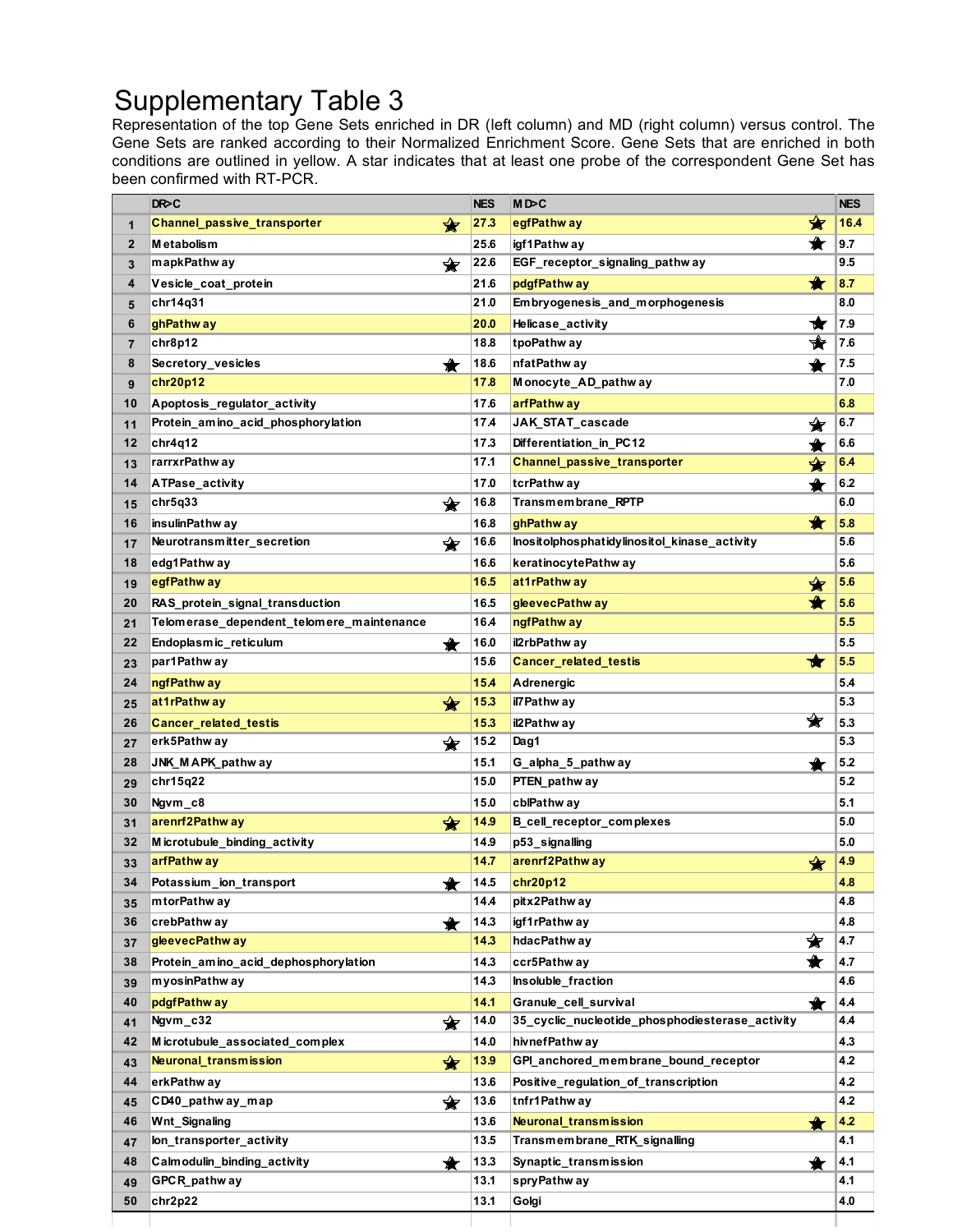| C>DR                        | <b>NES</b> | C>MD                                   | <b>NES</b> |
|-----------------------------|------------|----------------------------------------|------------|
| 1 Neuropeptide hormone      | -17.0      | 20S core proteasome complex            | $-5.3$     |
| 2 Gas_exchange              | $-14.3$    | Ribosome                               | $-4.6$     |
| 3 Scavenger receptor        | $-13.1$    | Circulation                            | $-4.0$     |
| 4 Serine type endopeptidase | $-12.8$    | NADH_dehydrogenase                     | $-4.0$     |
| 5 Enzyme_binding_activity   | -12.6      | NADH_dehydrogenase_ubiquinone_activity | $-3.8$     |
| 6 Spliceosomal subunit      | $-10.1$    | Endopeptidase activity                 | $-3.6$     |
| 7 chr4q21                   | $-9.1$     | Structural constituent of ribosome     | $-3.2$     |

Supplementary Table 4<br>Representation of the top Gene Sets enriched in control versus the deprived<br>conditions. The Gene Sets are ranked according to their Normalized Enrichment Score.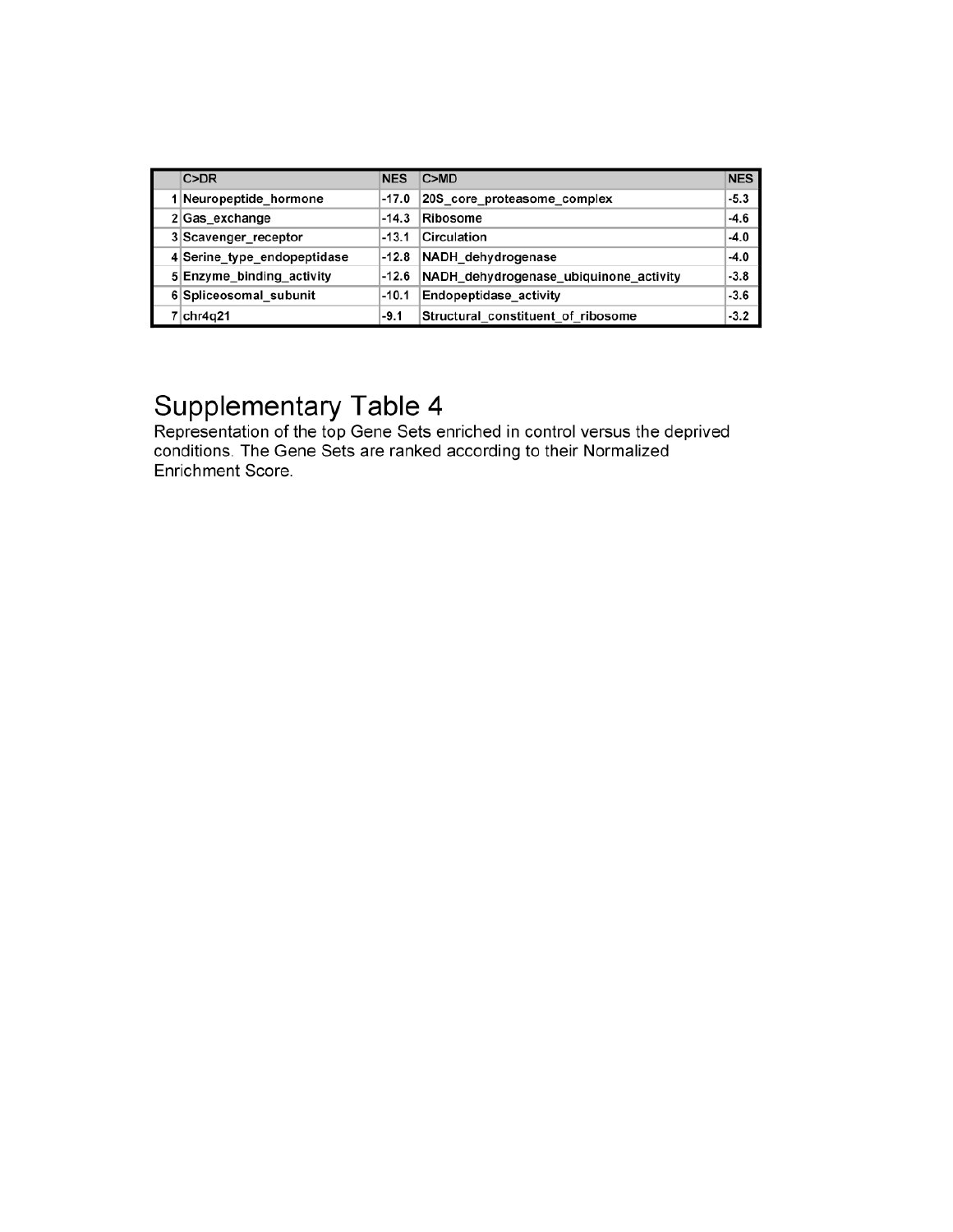### **Supplementary Information**

#### **Microarray Data**

The complete microarray data are available at: http://web.mit.edu/msur/www/Tropea.html

The website also contains:

- A list of genes examined for RT-PCR, including their microarray expression levels, p-values, and associated information.

- The list of gene sets used for the Gene Set Enrichment Analysis (GSEA) and the probes in each set.

#### **Supplementary Methods**

#### **Significance analysis of microarrays**

We applied a method for the Significance Analysis of Microarrays to assess changes in gene expression<sup>1</sup>, implementing the method in MATLAB (The Mathworks, Natick, MA). The method allows the comparison of the expression level of each gene under two conditions (eg., MD vs control, or DR vs control). Under the null hypothesis that there are no changes in expression, the output is a probability of observing the given differences by chance (obtained by shuffling the data from the two conditions). The results of this analysis were compared against those obtained by setting a fixed threshold on the minimum intensity of each gene and a minimum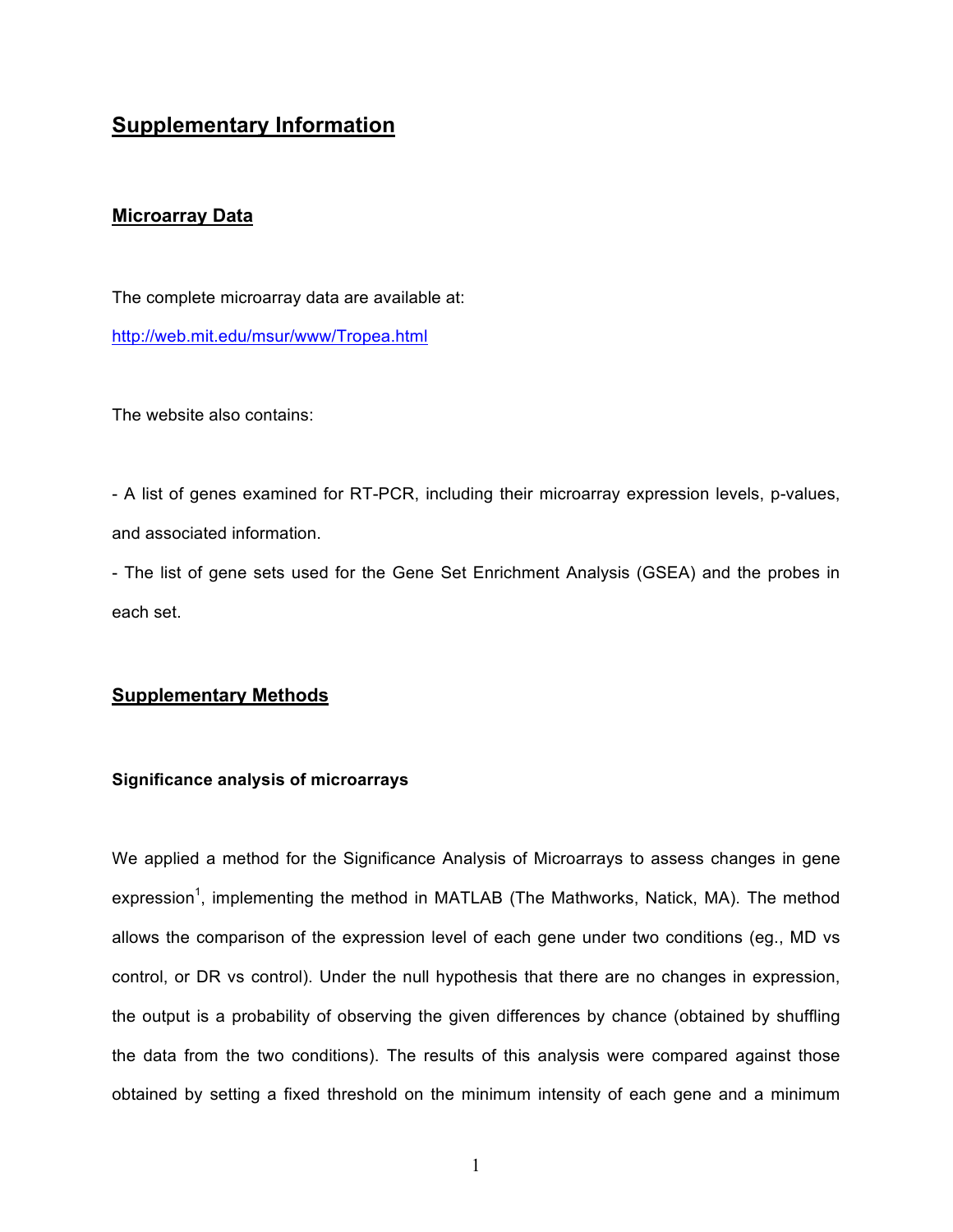ratio of expression between the two conditions. The correlations between replicates were calculated as correlation coefficients (c.c.) for all conditions: control (c.c.=  $0.99 \pm 0.002$ ), MD 16 days (c.c.=  $0.9 \pm 0.05$ ), MD 4 days contralateral (c.c.=  $0.99 \pm 0.001$ ), MD 4 days ipsilateral  $(0.99 \pm 0.005)$ , MD 4 days contralateral plus IGF1 (c.c.=  $0.99 \pm 0.004$ ).

#### **GO annotations**

For the first set of experiments, we retrieved the Gene Ontology (GO) annotations for each of the genes (http://www.geneontology.org/). Mapping of each Affymetrix probe to gene names was done using the annotations from Affymetrix (http://www.affymetrix.com). GO provides information about the molecular function of a given gene (e.g. nucleic acid binding, ion transporter activity, etc.), the biological processes in which is involved (e.g. cell growth, cell communication) and the cellular location (e.g. nucleus, cytoplasm, etc.). For each of these organizing principles, GO provides a list of different categories to which each gene may be assigned. We used FatiGO<sup>2,3</sup> to identify categories for biological functions that are over- or under- represented in the different protocols of visual input deprivation.

### **Detailed description of the Gene Set Enrichment Analysis (GSEA)**

GSEA considers even small variations in all the mRNA probes of a group of genes, thereby assessing the enrichment of the whole gene set, and is relevant for detecting modest but coordinated changes in the expression of groups of functionally related genes. Such an analysis has particular value when an increase in the activity of several genes in a set could be more important than the strong activation of a single gene in a molecular cascade. Furthermore, the genes in the set typically share some functional or structural properties. Different gene sets have different sizes (for example, the gene set 'Channel-passive-transporter' has 238 probes,

2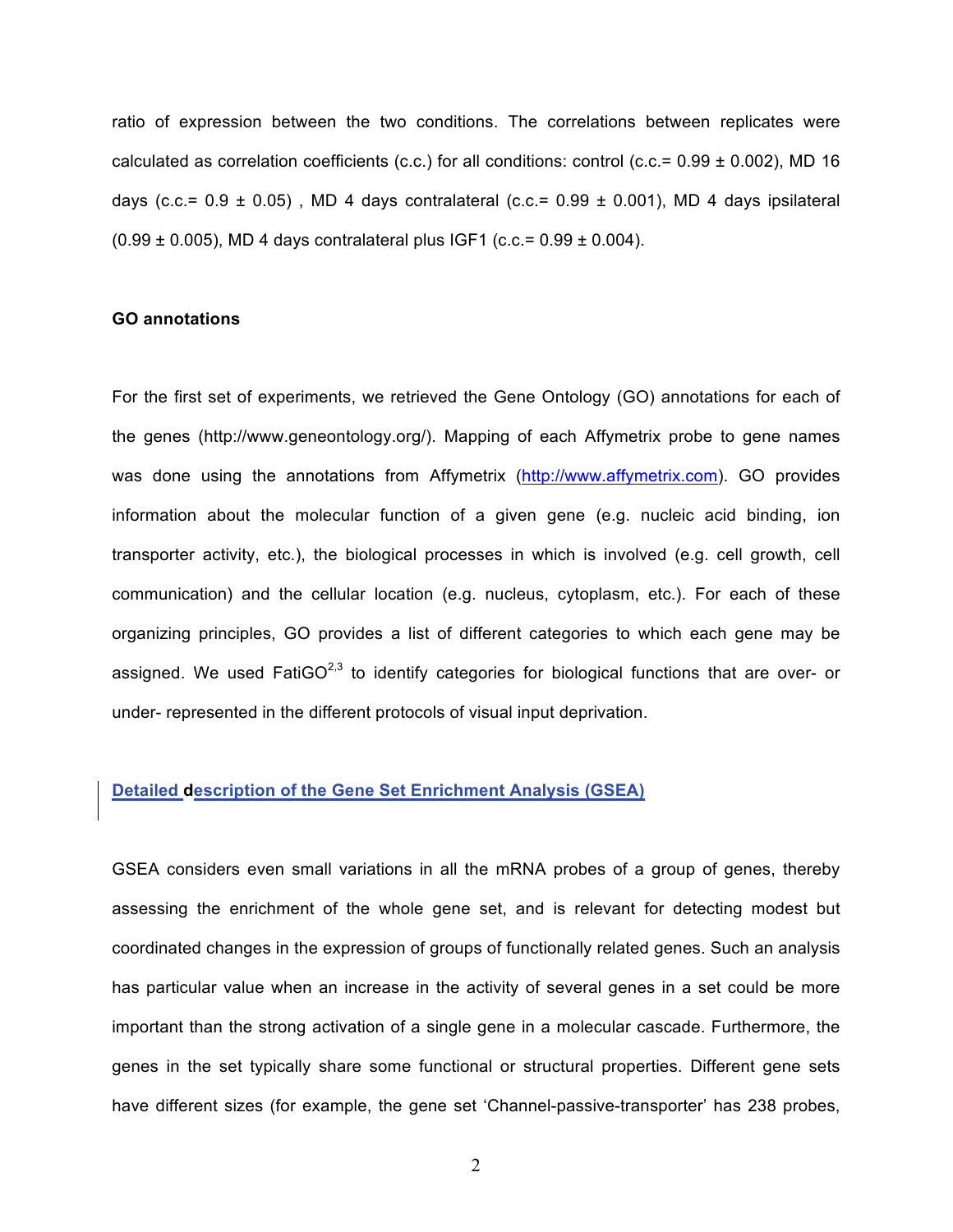while the 'IGF1 pathway' has 46 probes), and all the probes corresponding to a single gene are reported in each gene set. We followed a recent description of the method<sup>4</sup>; a more detailed description has now appeared<sup>5</sup>.

Let *S*µ*i* denote the mean expression level across samples of probe *i* (*i*=1,…,*N* where *N* is the total number of probes) in condition *S* (where *S* = *DR*, *MD* or *control*) and let  $_{S\overline{O}}$  denote the standard deviation across samples. For a given probe *i*, we define the signal to noise ratio (SNR) of the deprivation condition with respect to the control. For example, for dark rearing, the SNR was defined as  $_{DR}SNR_i = \frac{_{DR}\mu_i -_{control}\mu_i}{_{DR}\sigma_i -_{control}\sigma_i}$ . Probes were ranked according to the SNR

value yielding an ordered list *L={g1,…,gN}*.

Given a set *G* containing *NG* probes we are interested in assessing whether *the set of probes* is significantly over- or under- represented in one of the deprivation conditions with respect to the control condition (irrespective of whether the expression of the individual probes changed significantly or not). A representative example illustrating the algorithm is shown in Figure 4A. We define the following two cumulative distribution functions:  $P_{\text{hit}}(i)$ =proportion of genes in the set *G* that show a rank less than  $i(P_{hit}(i) = \frac{\#[g_{(i \le i)} \in G]}{N_c}$  and  $P_{miss}(i)$  = proportion of genes

*outside the set G that show a rank less than*  $i(P_{miss}(i) = \frac{\#[g_{(j\leq i)} \notin G]}{N-N_c}$ *). The running enrichment* 

score is defined as *RES(i)=Phit(i)-Pmiss(i)* (Figure 4A, top) and is derived from the position or rank of the genes in the set (Figure 4A, bottom). The enrichment score ES is the maximum deviation from 0 of *RES(i)*. If the genes in the set are highly enriched in the deprivation condition and appear first in the ordered list *L*, then *Phit* will grow faster with *i* than *Pmiss* for initial values of *i* and this will lead to a high positive ES value. Conversely, if the genes in the set are under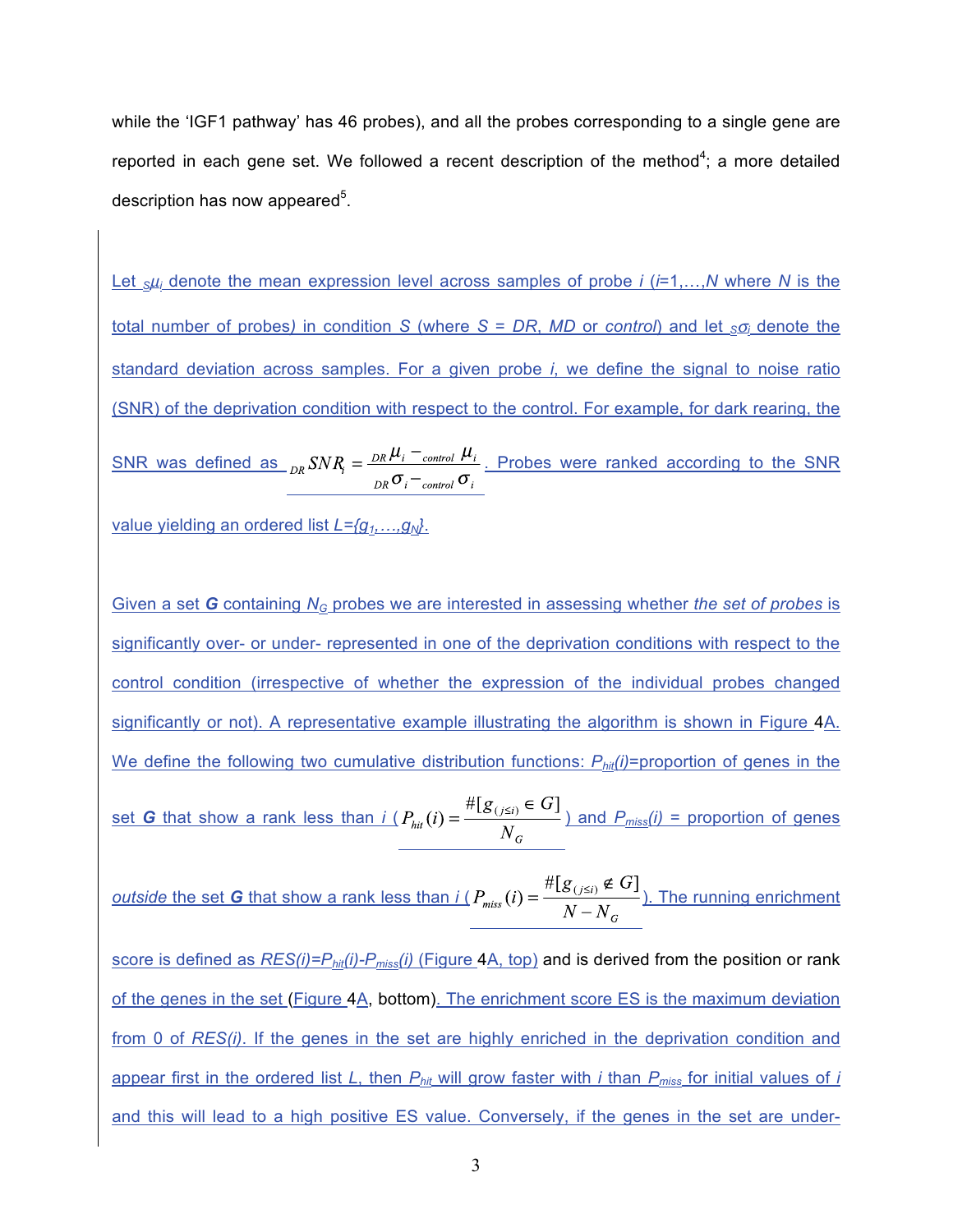expressed in the deprivation condition and do not appear at the beginning of the list *L*, then *Pmiss* will grow faster with *i* than  $P_{hit}$  and this will lead to a high negative ES score. If the genes in the set are randomly distributed, then the ES will show a value close to 0. The statistical significance of a particular value of ES is assessed by comparing it with the null distribution obtained by randomly shuffling the condition labels (deprivation and control) for each probe (using 1,000 permutations).

The procedure just described is repeated for each gene set, obtaining an enrichment score and an enrichment probability value for each set. It is possible to define a set of genes based on several different criteria. In our case, we studied sets of genes defined by common functional or structural properties in 3 specific biological databases: BioCarta (http://www.biocarta.com/), GenMapp (http://www.genmapp.org/) and GO (http://www.geneontology.org/). When a large number of gene sets is considered as in the present case, care should be taken because of the multiple comparisons involved and therefore the increased likelihood that one comparison will yield a significant result by chance. The multiple comparisons question was addressed here by controlling the Family Wise Error Rate<sup>6</sup>. To compare enrichment scores across gene sets, the enrichment scores are normalized by centering and scaling the ES using the mean and variance of each data, gene set pair. Throughout the text and in Supplementary Tables 3 and 4 we show the normalized enrichment scores (NES) for the gene sets enriched in dark rearing or monocular deprivation relative to control, or vice versa.

#### **Description of procedures for optical imaging**

The skin was excised and the skull exposed over V1. A custom-made attachment was used to fix the head and minimize movements. The cortex was covered with agarose solution (1.5 %) and a glass cover slip. During the imaging session the animal's body temperature was kept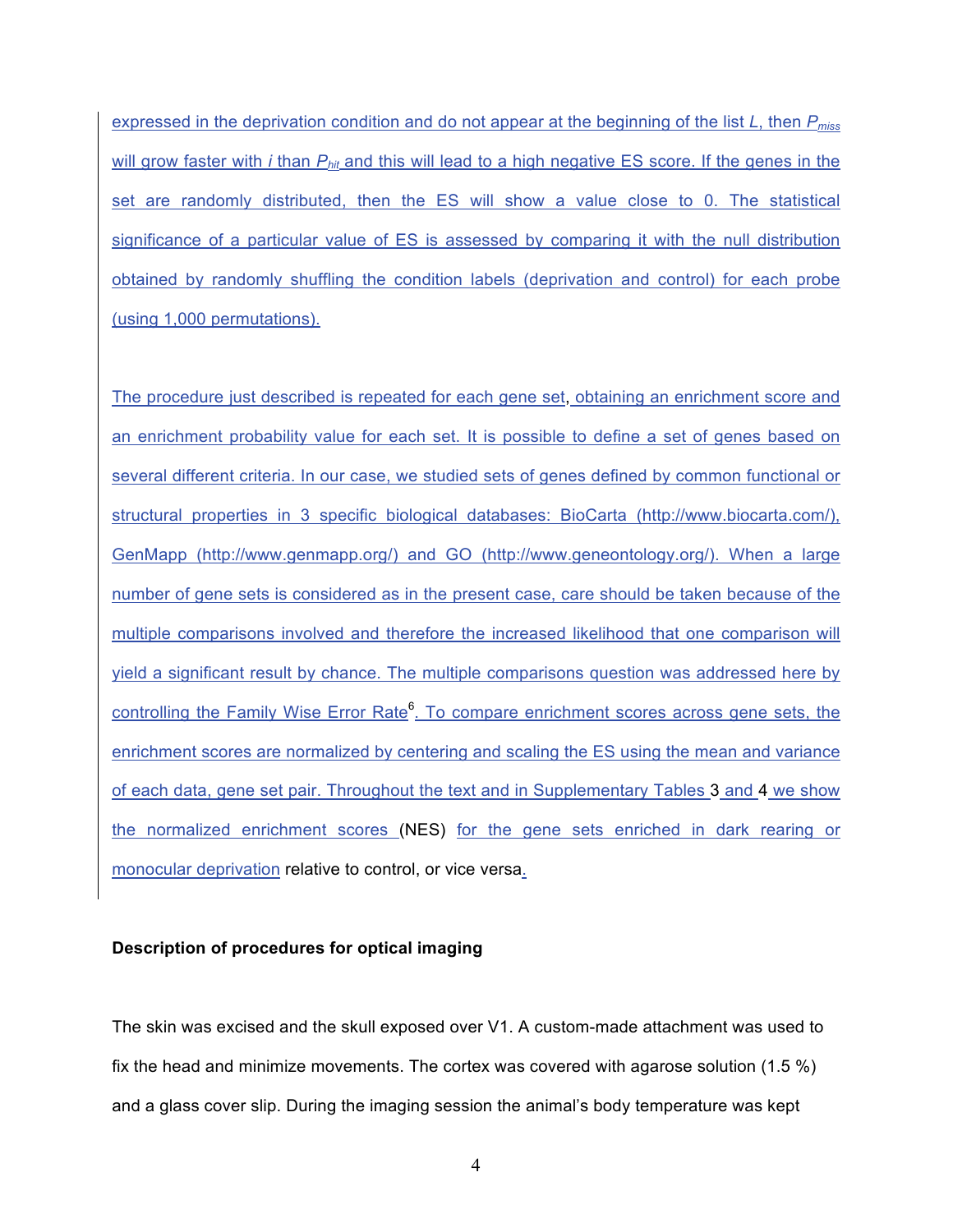constant with a heating blanket and the EKG monitored constantly. The eyes were periodically treated with silicone oil and the animal allowed to breathe pure oxygen. Red light (630 nm) was used to illuminate the cortical surface, and the change of luminance was captured by a CCD camera (Cascade 512B, Roper Scientific) during the presentation of visual stimuli (STIM, Optical Imaging). Custom software was developed to control the image acquisition and synchronization between the camera and stimuli. An elongated horizontal or vertical white bar (9°x72°) over a uniformly gray background was drifted continuously through the up-down or peripheral-central dimension of the visual field. After moving to the last position, the bar would jump back to the initial position and start another cycle of movement – thus, the chosen region of visual space (72°x72°) was stimulated in periodic fashion (9 sec/cycle). Images of visual cortex were continuously captured at the rate of 15 frames/sec during each stimulus session of 25 mins. Four sets of stimuli (upward, downward, leftward, rightward) were randomly presented to either eye monocularly or both eyes simultaneously.

A temporal high pass filter (135 frames) was employed to remove slow noise components, after which the temporal Fast Fourier Transform (FFT) component at the stimulus frequency (9 sec<sup>-1</sup>) was calculated pixel by pixel from the whole set of images. No spatial averaging was done. The amplitude of the FFT component was used to measure the strength of visually driven response for each eye, and the ocular dominance index was derived from each eye's response (R) at each pixel as ODI = (Rcontra – Ripsi)/ (Rcontra + Ripsi). The binocular zone was defined as the region with equivalent driving from both eyes.

For monocular deprivation, animals were anesthetized with avertin (0.016 ml/g) and the eyelids of one eye sutured (at P11-12 for 15-16 days for microarray analyses and at P20-22 for 7 days for imaging experiments). Before imaging, the suture was removed and the deprived eye reopened. Only animals in which the deprivation sutures were intact and the condition of the

5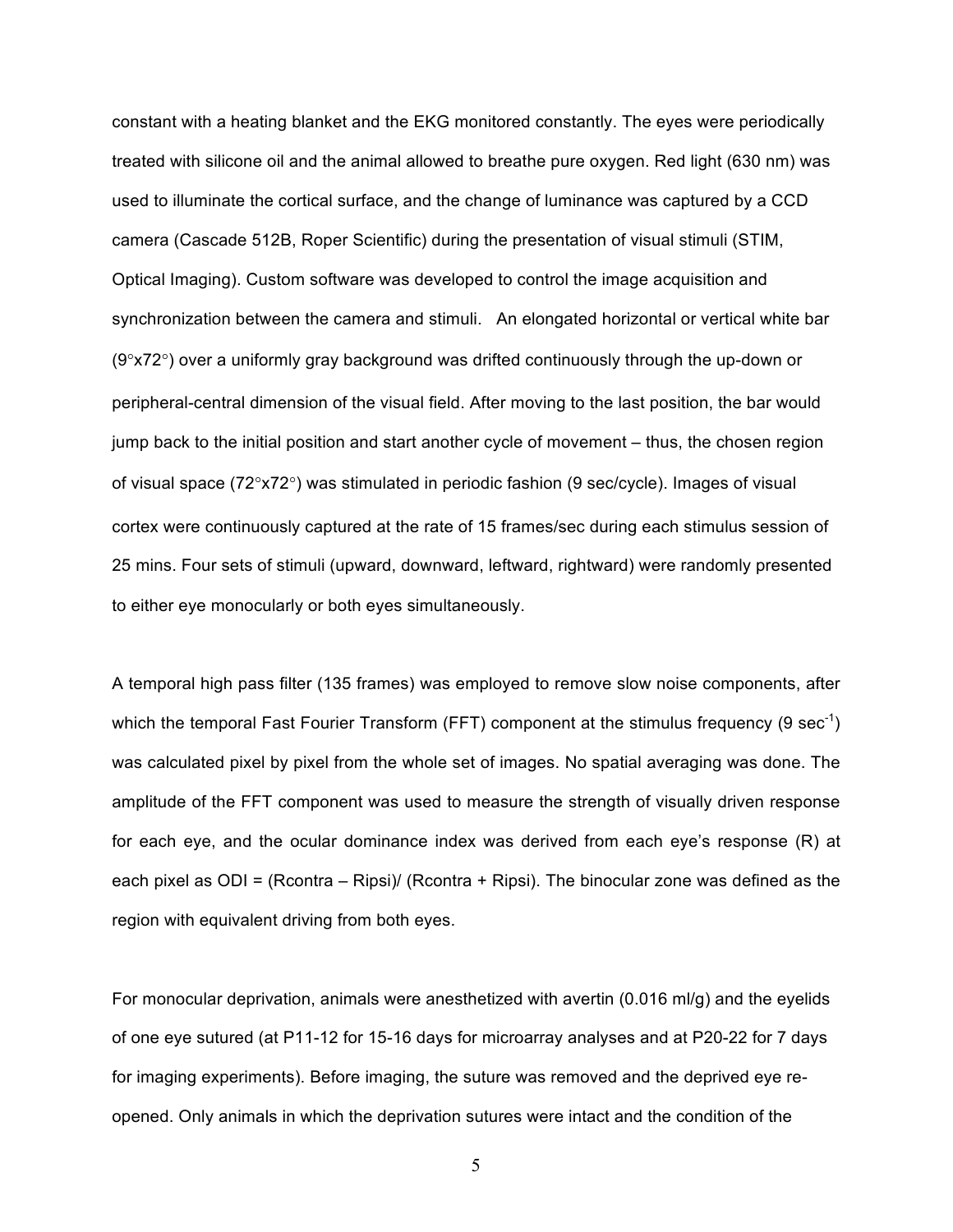deprived eye appeared healthy were used for the imaging session. For IGF1 treatment, a solution containing GPE, the functional peptide of IGF1, was prepared as described<sup>7</sup>: 300 µg of GPE was injected intra-peritoneally daily for the entire period of deprivation. For DR animals (aged P27-30), the procedure was the same described above, with the exception that the animals were anesthetized in darkness and not exposed to light until deeply anaesthetized; in these mice only the binocular response was evaluated and compared to that in control animals.

#### **References**

- 1. Tusher, V.G., Tibshirani, R. & Chu, G. Significance analysis of microarrays applied to the ionizing radiation response. *Proc Natl Acad Sci U S A* **98**, 5116-21 (2001).
- 2. Ashburner, M. & Lewis, S. On ontologies for biologists: the Gene Ontology--untangling the web. *Novartis Found Symp* **247**, 66-80; discussion 80-3, 84-90, 244-52 (2002).
- 3. Al-Shahrour, F., Diaz-Uriarte, R. & Dopazo, J. FatiGO: a web tool for finding significant associations of Gene Ontology terms with groups of genes. *Bioinformatics* **20**, 578-80 (2004).
- 4. Mootha, V.K. et al. PGC-1alpha-responsive genes involved in oxidative phosphorylation are coordinately downregulated in human diabetes. *Nat Genet* **34**, 267-73 (2003).
- 5. Subramanian, A. et al. Gene set enrichment analysis: a knowledge-based approach for interpreting genome-wide expression profiles. *Proc Natl Acad Sci U S A* **102**, 15545-50 (2005).
- 6. Storey, J.D. & Tibshirani, R. Statistical significance for genomewide studies. *Proc Natl Acad Sci U S A* **100**, 9440-5 (2003).